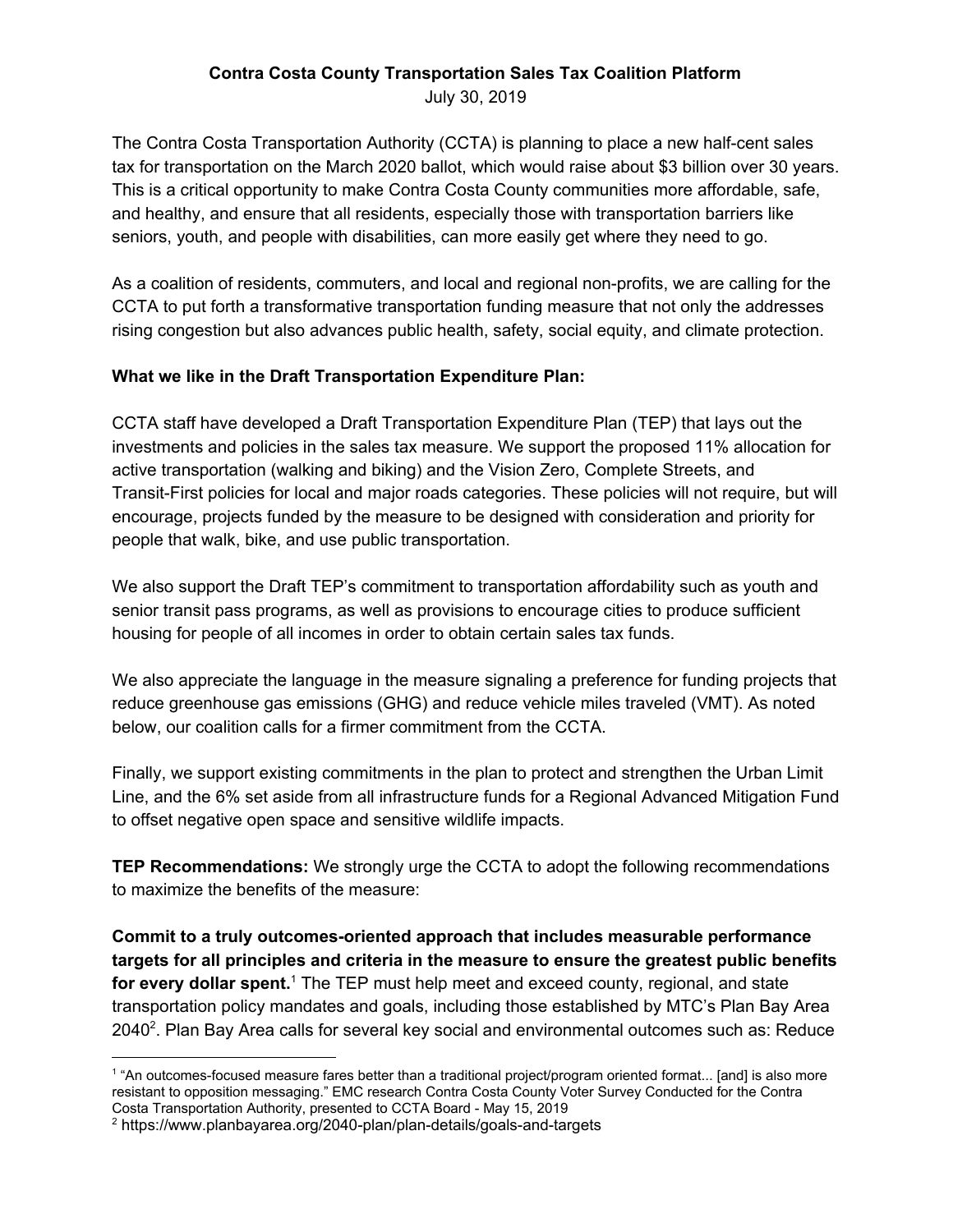per-capita CO2 emissions from cars and light-duty trucks by 15%; Reduce adverse health impacts associated with air quality, road safety, and physical inactivity by 10%; Decrease the share of lower-income residents' household income consumed by transportation and housing by 10%; Increase by 20% the share of jobs accessible within 30 minutes by auto or within 45 minutes by transit in congested conditions; Increase non-auto mode share by 10%.

We suggest that a meaningful public process be developed in order to develop and approve performance criteria to guide the measure's spending. Responsibility to develop the performance criteria for evaluating and selecting projects should be given to the Public Oversight Committee that will be established with the passage of this measure, with input from the Regional Transportation Planning Committees, and final approval by the CCTA Board.

**Significantly reduce greenhouse gas emissions (GHG) and vehicle miles traveled (VMT) and commit to no new GHG and VMT-inducing projects/infrastructure.<sup>3</sup> Projects and** programs in the measure must reduce per capita GHG emissions from transportation by 19% by 2035 based on 2005 baseline according to state mandates and commit to reporting results from projects and programs funded by the measure annually.<sup>4</sup>

**Ensure adequate funding to sustain and improve local transit operations over the life of the measure and add sufficient funding necessary to run frequent transit on the transit capital improvements proposed in the plan.** We must be able to inform the public that this Plan will significantly increase the frequency and span of transit services in Contra Costa County both for local and regional transit services. Furthermore, the CCTA should disclose whether the TEP meets MTC's transit performance targets for Priority Development Areas (PDA's) in Contra Costa County to ensure that areas that are slated for significant employment and housing growth receive adequate transit services to grow without gridlock.

**Apply the proposed Complete Streets, Vision Zero, and Transit-First Policies to all roadway categories, including highways.** The CCTA should hold itself to a higher standard for the highways it manages, not just local jurisdictions responsible for local and major roads, so that people that walk, bike, and take transit are more likely to benefit from all roadway spending.

<sup>&</sup>lt;sup>3</sup> 2018 Progress Report: California's Sustainable Communities and Climate Protection Act.

[https://ww2.arb.ca.gov/sites/default/files/2018-11/Final2018Report\\_SB150\\_112618\\_02\\_Report.pdf](https://ww2.arb.ca.gov/sites/default/files/2018-11/Final2018Report_SB150_112618_02_Report.pdf) A key finding of this report is that California's greenhouse gas emissions under SB 375 and VMT per capita for passenger travel are actually heading in the wrong direction, even though every region has prepared an SCS outlining an expected growth pattern and set of investments that will allow it to meet its greenhouse gas emissions reduction targets. This suggests that the original SCS plans are not being implemented as envisioned or are not yielding the expected results. Zero Emission Vehicle (ZEV) growth will not be enough to reduce emissions and meet targets. Furthermore, reducing VMT brings health co-benefits, and reducing VMT is crucial to keep congestion from worsening and placing pressure on the State's roadway infrastructure as population grows.

<sup>4</sup> In 2018, CARB adopted more aggressive SB 375 targets as one measure to support progress toward the 2017 Scoping Plan goals, which aim to get SCSs that plan to achieve, in aggregate, a 19 percent reduction in statewide per capita GHG emissions reductions relative to 2005 by 2035 from passenger vehicles. However, additional state and local actions are needed to achieve the transportation system reductions necessary to meet our climate goals, which is approximately 25 percent reduction in statewide per capita GHG emissions by 2035 relative to 2005.

https://ww2.arb.ca.gov/resources/documents/carb-2017-scoping-plan-identified-vmt-reductions-and-relati onship-state-climate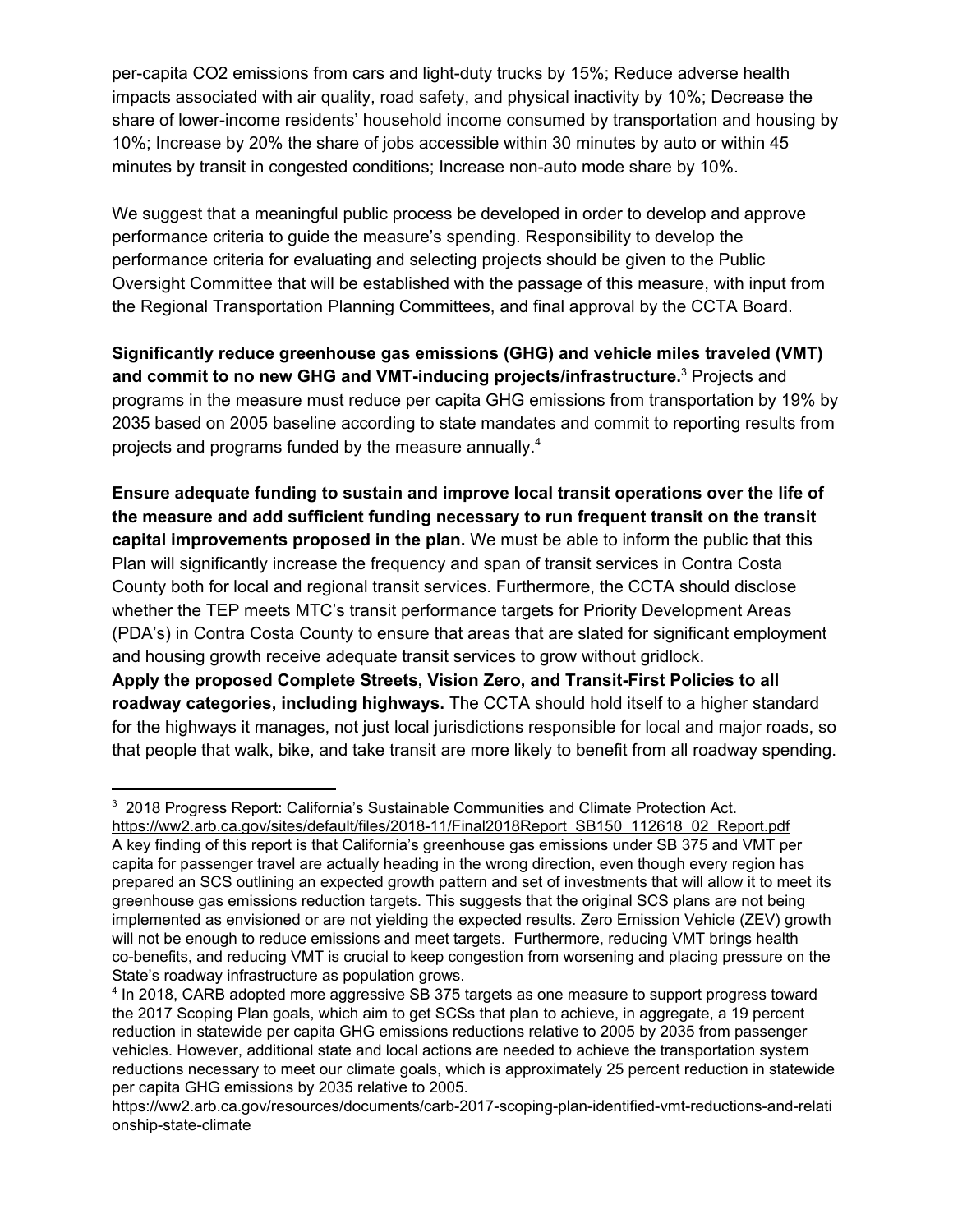**Prioritize social equity and provide better mobility options for all, especially those with the greatest transportation barriers, including youth, seniors, people of lower incomes, and people with disabilities**. Given growing inequality, barriers to accessing employment and other necessities, and the fact that sales tax measures place a greater burden on the poor, the TEP must have a strong emphasis on advancing social equity. We call on the CCTA to:

- **Help rectify existing social, environmental, and health inequities by ensuring that Disadvantaged Communities (DAC's) as designated by CalEnviroScreen get more than their fair share of sales tax dollars.** The CCTA can do this by quantifying the **5** percentage of the population within each subregion of the county that lives within a Disadvantaged Community and require that a minimum of 20% of funding for projects or programs (that benefit public health, safety, quality of life, and access to opportunity) be allocated to these communities above and beyond the percentage of the population they represent within each subregion.
- **Support community stabilization efforts** in cases where projects and new investments lead to increased displacement pressures, including: setting aside funding for tenant counseling and legal services that promote community stabilization; adopting a "no net loss" provision to ensure that investments maintain the number of affordable units and low-income households; and providing additional points within project scoring criteria for jurisdictions that have policies from a menu of established anti-displacement and affordable housing policies. MTC's One Bay Area Grant (OBAG) Program requires all jurisdictions that receive funding have a locally appropriate set of anti-displacement and affordable housing policies in place, and prioritize funding to those jurisdictions that have particularly strong policies. $6$  We recommend that a jurisdiction must have adopted and implemented a minimum number of key anti-displacement and affordable housing policies to receive certain sales tax funds, and that a bonus be given to jurisdictions that exceed this minimum.<sup>7</sup>
- **Set aside funding to support local jurisdictions in getting more affordable homes built near transit**, and providing incentives structured similar to those in MTC's Housing Incentive Program. 8
- **Support local contracting and good jobs** including requiring prevailing wages, apprenticeship programs for Contra Costa County residents, and veteran hiring policy for both construction and operating/programmatic jobs.

## **Commit to transparent public oversight and authentic community engagement moving**

**forward**. While we sympathize with CCTA staff in having to develop this sales tax measure in a very constrained period of time, we are concerned about the extent to which community input will be incorporated into the plan, in particular from disadvantaged and Environmental Justice communities. To remedy this, the TEP needs to require a clear public engagement plan be developed to gather input on programming and project designs as future TEP monies are

<sup>5</sup> https://oehha.ca.gov/calenviroscreen/report/calenviroscreen-30

<sup>6</sup> http://housing.abag.ca.gov/policysearch

<sup>7</sup> https://www.urbandisplacement.org/policy-tools/bay-area#stabilizat

<sup>&</sup>lt;sup>8</sup> Survey respondents ranked affordable housing and traffic/congestion as the two most important problems facing Contra Costa County today (tied at 17%). Other affordability-related issues that ranked as the most important to voters included homelessness (11%) and cost of living (3%).